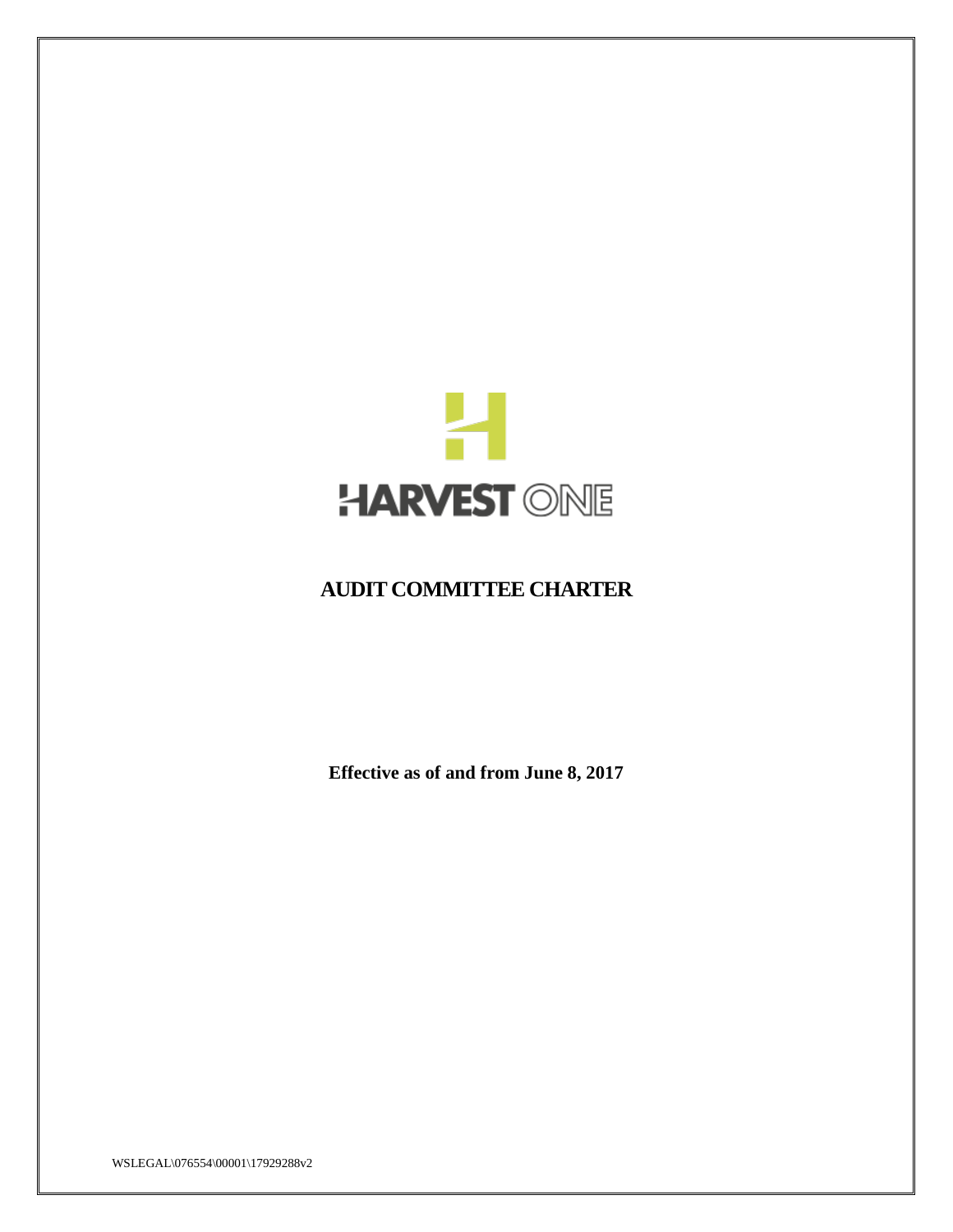# **HARVEST ONE CANNABIS INC.**

# **CHARTER OF THE AUDIT COMMITTEE**

This charter (the "**Charter**") sets forth the purpose, composition, responsibilities, duties, powers and authority of the Audit Committee (the "**Committee**") of the directors (the "**Board**") of Harvest One Cannabis Inc. ("**Harvest**").

# **1.0 PURPOSE**

The purpose of the Committee is to assist the Board in fulfilling its oversight responsibilities with respect to:

- (a) financial reporting and disclosure requirements;
- (b) ensuring that an effective risk management and financial control framework has been implemented by the management of Harvest; and
- (c) external and internal audit processes.

# **2.0 COMPOSITION AND MEMBERSHIP**

- (a) The members (collectively "**Members**" and individually a "**Member**") of the Committee shall be appointed by the Board to serve one-year terms and shall be permitted to serve an unlimited number of consecutive terms. The Board may remove a Member at any time and may fill any vacancy occurring on the Committee. A Member may resign at any time and a Member will cease to be a Member upon ceasing to be a director of Harvest.
- (b) The Committee will consist of at least three Members. Every Member must be a director of Harvest who is independent and financially literate to the extent required by (and subject to the exemptions and other provisions set out in) applicable laws, rules, regulations and stock exchange requirements (collectively "**Applicable Laws**"), it being understood that for such time as Harvest remains a "venture issuer" under Applicable Laws, a majority (rather than all) of the Members of the Committee is required to be "independent". In this Charter, the terms "independent" and "financially literate" have the meanings ascribed to such terms in Applicable Laws and include the meanings given to similar terms in Applicable Laws to the extent such similar terms are used in this Charter and are applicable under Applicable Laws.
- (c) The chairman of the Committee (the "**Chairman**") will be appointed by the Board and confirmed by the Committee or appointed by the Committee from time to time and must have such accounting or related financial management expertise as the Board or Committee may determine in their business judgment is necessary. The Corporate Secretary of Harvest (the " **Corporate Secretary**") will be the secretary of all meetings and will maintain minutes of all meetings, deliberations and proceedings of the Committee. In the absence of the Secretary at any meeting, the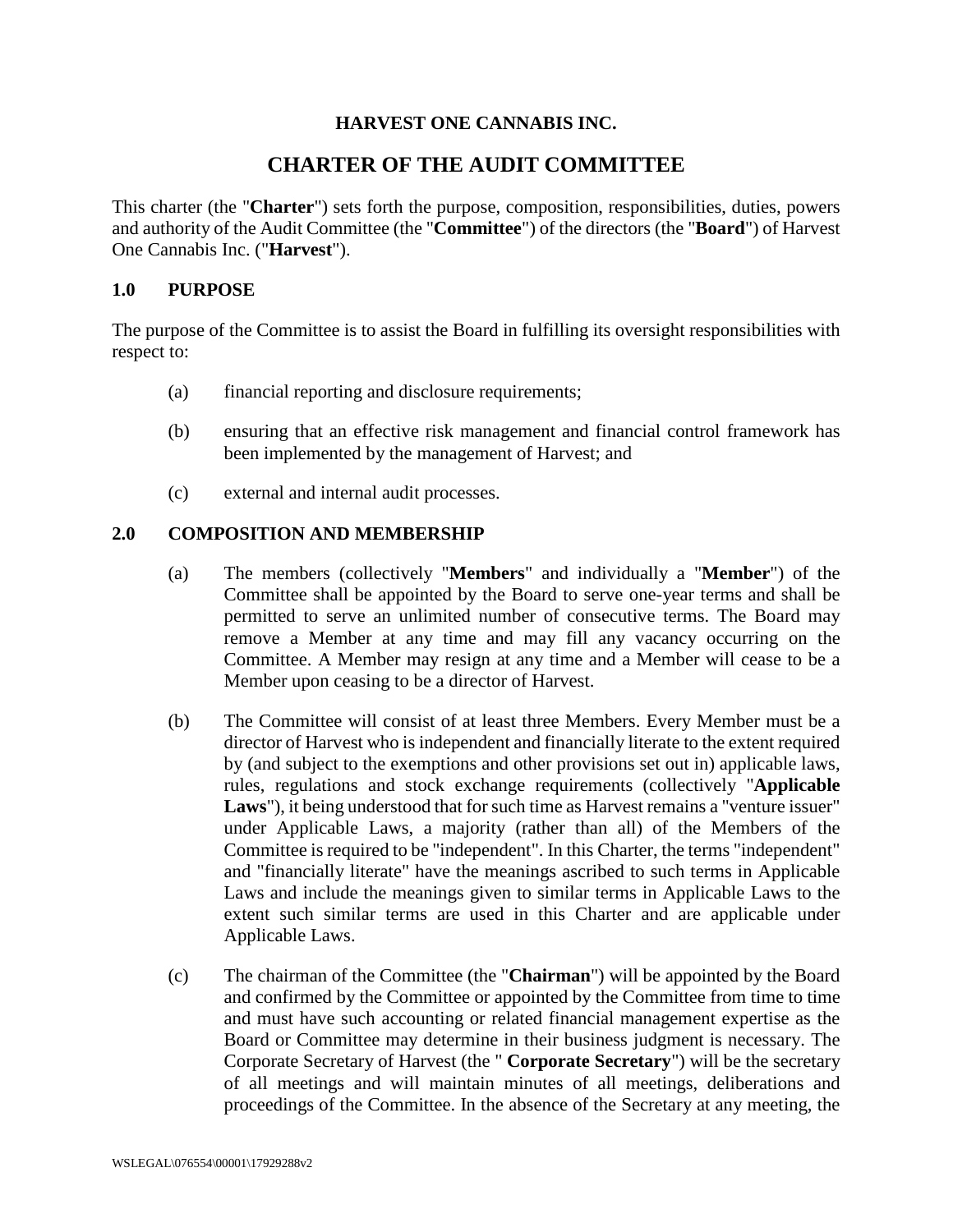Committee will appoint another person who may, but need not, be a Member to be the secretary of that meeting.

# **3.0 MEETINGS**

- (a) Meetings of the Committee will be held at such times and places as the Chairman may determine, but in any event not less than four (4) times per year. Any Member or the auditor of Harvest may call a meeting of the Committee at any time upon not less than forty-eight (48) hours advance notice being given to each Member orally, by telephone, by facsimile or by email, unless all Members are present and waive notice, or if those absent waive notice before or after a meeting. Members may attend all meetings either in person or by conference call.
- (b) At the request of the external auditors of Harvest, the Chief Executive Officer or the Chief Financial Officer of Harvest or any Member will convene a meeting of the Committee. Any such request will set out in reasonable detail the business proposed to be conducted at the meeting so requested.
- (c) The Chairman, if present, will act as the Chairman of meetings of the Committee. If the Chairman is not present at a meeting of the Committee, then the Members present may select one of their number to act as chairman of the meeting.
- (d) A majority of Members will constitute a quorum for a meeting of the Committee. Each Member will have one vote and decisions of the Committee will be made by an affirmative vote of the majority of Members present at the meeting at which the vote is taken. The Chairman will not have a deciding or casting vote in the case of an equality of votes. Powers of the Committee may also be exercised by written resolution signed by all Members.
- (e) The Committee may invite from time to time such persons as the Committee considers appropriate to attend its meetings and to take part in the discussion and consideration of the affairs of the Committee, except to the extent the exclusion of certain persons is required pursuant to this Charter or by Applicable Laws. The Committee will meet in camera without management at each meeting of the Committee.
- (f) In advance of every regular meeting of the Committee, the Chairman, with the assistance of the Secretary, will prepare and distribute to the Members and others as deemed appropriate by the Chairman, an agenda of matters to be addressed at the meeting together with appropriate briefing materials. The Committee may require officers and employees of Harvest to produce such information and reports as the Committee may deem appropriate in order to fulfill its duties.

# **4.0 DUTIES AND RESPONSIBILITIES**

The duties and responsibilities of the Committee as they relate to the following matters, to the extent considered appropriate or desirable or required by Applicable Laws, are to: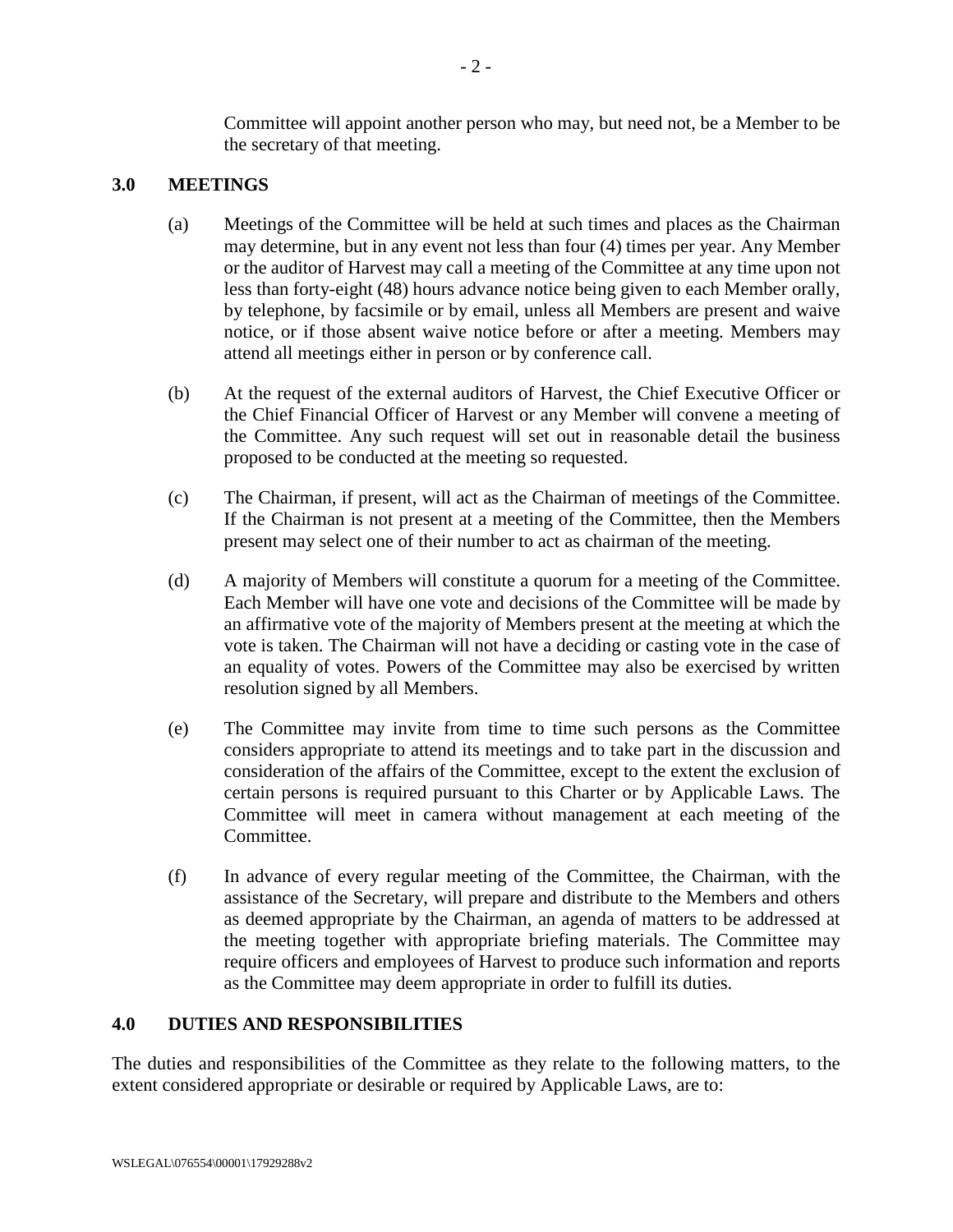# **4.1 Financial Reporting and Disclosure**

- (a) review and recommend to the Board for approval, the audited annual financial statements of Harvest, including the auditors' report thereon, the management's discussion and analysis of Harvest prepared in connection with the annual financial statements, financial reports of Harvest, guidance with respect to earnings per share, and any initial public release of financial information of Harvest through press release or otherwise, with such documents to indicate whether such information has been reviewed by the Board or the Committee;
- (b) review and approval of the quarterly financial statements of Harvest including the management's discussion and analysis prepared in connection with the quarterly financial statements, with such documents to indicate whether such information has been reviewed by the Board or the Committee;
- (c) review and recommend to the Board for approval, where appropriate, financial information contained in any prospectuses, annual information forms, annual reports to shareholders, management proxy circulars, material change disclosures of a financial nature and similar disclosure documents;
- (d) review with management of Harvest and with the external auditors of Harvest significant accounting principles and disclosure issues and alternative treatments under Canadian generally accepted accounting principles ("**GAAP**") all with a view to gaining reasonable assurance that financial statements are accurate, complete and present fairly Harvest's financial position and the results of its operations in accordance with Canadian GAAP;
- (e) annually review Harvest's Corporate Disclosure Policy and recommend any proposed changes to the Board for consideration; and
- (f) review the minutes from each meeting of the disclosure committee of Harvest established pursuant to Harvest's Corporate Disclosure Policy, since the last meeting of the Committee.

# **4.2 Internal Controls and Audit**

(a) review and assess the adequacy and effectiveness of Harvest's system of internal control and management information systems through discussions with management and the external auditor of Harvest to ensure that Harvest maintains: (a) the necessary books, records and accounts in sufficient detail to accurately and fairly reflect Harvest's transactions; (b) effective internal control systems; and (c) adequate processes for assessing the risk of material misstatement of the financial statements of Harvest and for detecting control weaknesses or fraud. From time to time the Committee will assess whether a formal internal audit department is necessary or desirable having regard to the size and stage of development of Harvest at any particular time;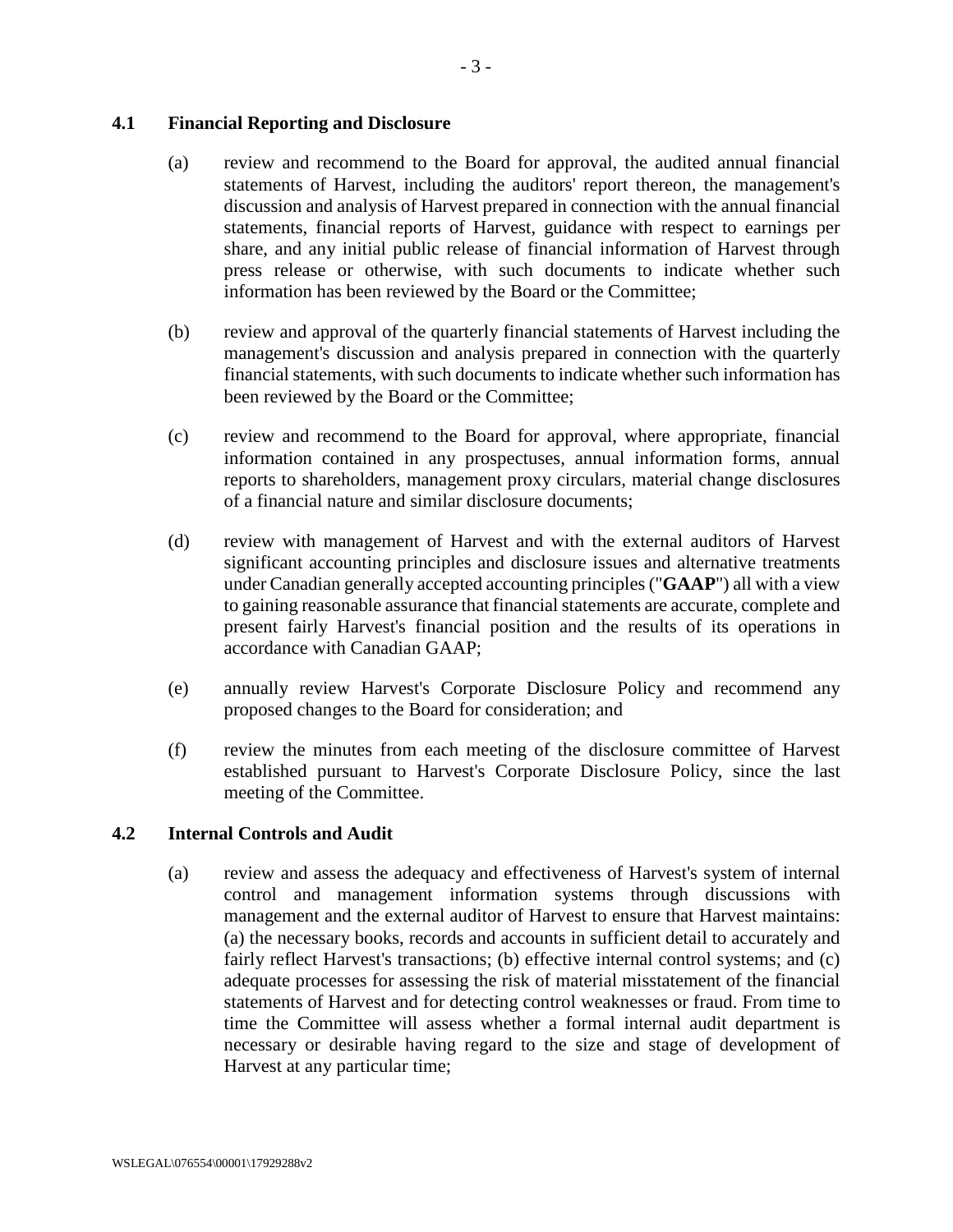- (b) satisfy itself that management has established adequate procedures for the review of Harvest's disclosure of financial information extracted or derived directly from Harvest's financial statements;
- (c) periodically assess the adequacy of such systems and procedures to ensure compliance with regulatory requirements and recommendations;
- (d) review and discuss the major financial risk exposures of Harvest and the steps taken to monitor and control such exposures, including the use of any financial derivatives and hedging activities;
- (e) review and assess, and in the Committee's discretion make recommendations to the Board regarding, the adequacy of Harvest's risk management policies and procedures with regard to identification of Harvest's principal risks and implementation of appropriate systems to manage such risks including an assessment of the adequacy of insurance coverage maintained by Harvest; and

#### **4.3 External Audit**

- (a) recommend to the Board a firm of external auditors to be engaged by Harvest;
- (b) ensure the external auditors report directly to the Committee on a regular basis;
- (c) review the independence of the external auditors, including a written report from the external auditors respecting their independence and consideration of applicable auditor independence standards;
- (d) review and approve the compensation of the external auditors, and the scope and timing of the audit and other related services rendered by the external auditors;
- (e) review the audit plan of the external auditors prior to the commencement of the audit;
- (f) establish and maintain a direct line of communication with Harvest's external and, if applicable, internal auditors;
- (g) meet in camera with only the auditors (if present), with only management (if present), and with only the Members at every Committee meeting;
- (h) review the performance of the external auditors who are accountable to the Committee and the Board as representatives of the shareholders, including the lead partner of the independent auditors team;
- (i) oversee the work of the external auditors appointed by the shareholders of Harvest with respect to preparing and issuing an audit report or performing other audit, review or attest services for Harvest, including the resolution of issues between management of Harvest and the external auditors regarding financial disclosure;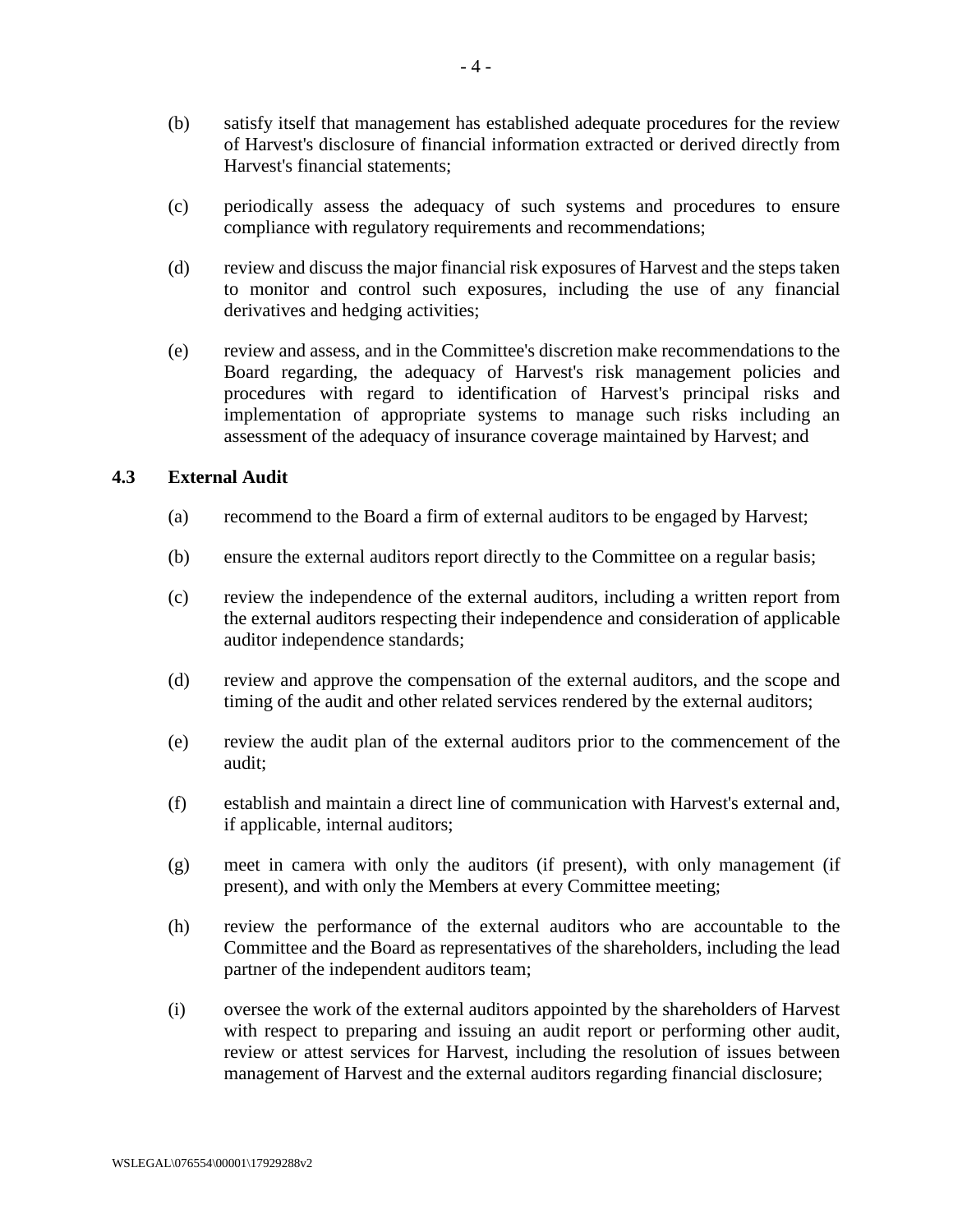- (j) review the results of the external audit and the report thereon including, without limitation, a discussion with the external auditors as to the quality of accounting principles used and any alternative treatments of financial information that have been discussed with management of Harvest and the ramifications of their use, as well as any other material changes. Review a report describing all material written communication between management and the auditors such as management letters and schedule of unadjusted differences;
- (k) discuss with the external auditors their perception of Harvest's financial and accounting personnel, records and systems, the cooperation which the external auditors received during their course of their review and availability of records, data and other requested information and any recommendations with respect thereto;
- (l) review the reasons for any proposed change in the external auditors which is not initiated by the Committee or Board and any other significant issues related to the change, including the response of the incumbent auditors, and enquire as to the qualifications of the proposed auditors before making its recommendations to the Board; and
- (m) review annually a report from the external auditors in respect of their internal quality- control procedures, any material issues raised by the most recent internal quality-control review, or peer review of the external auditors, or by any inquiry or investigation by governmental or professional authorities respecting one or more independent audits carried out by the external auditors, and any steps taken to deal with any such issues.

# **4.4 Associated Responsibilities**

- (a) monitor and periodically review the Whistleblower Policy of Harvest and associated procedures for:
	- (i) the receipt, retention and treatment of complaints received by Harvest regarding accounting, internal accounting controls or auditing matters;
	- (ii) the confidential, anonymous submission by directors, officers and employees of Harvest of concerns regarding questionable accounting or auditing matters; and
	- (iii) any violations of any Applicable Laws that relate to corporate reporting and disclosure, or violations of the Code of Conduct & Ethics of Harvest; and
- (b) review and approve the hiring policies of Harvest regarding employees and partners, and former employees and partners, of the present and former external auditors of Harvest.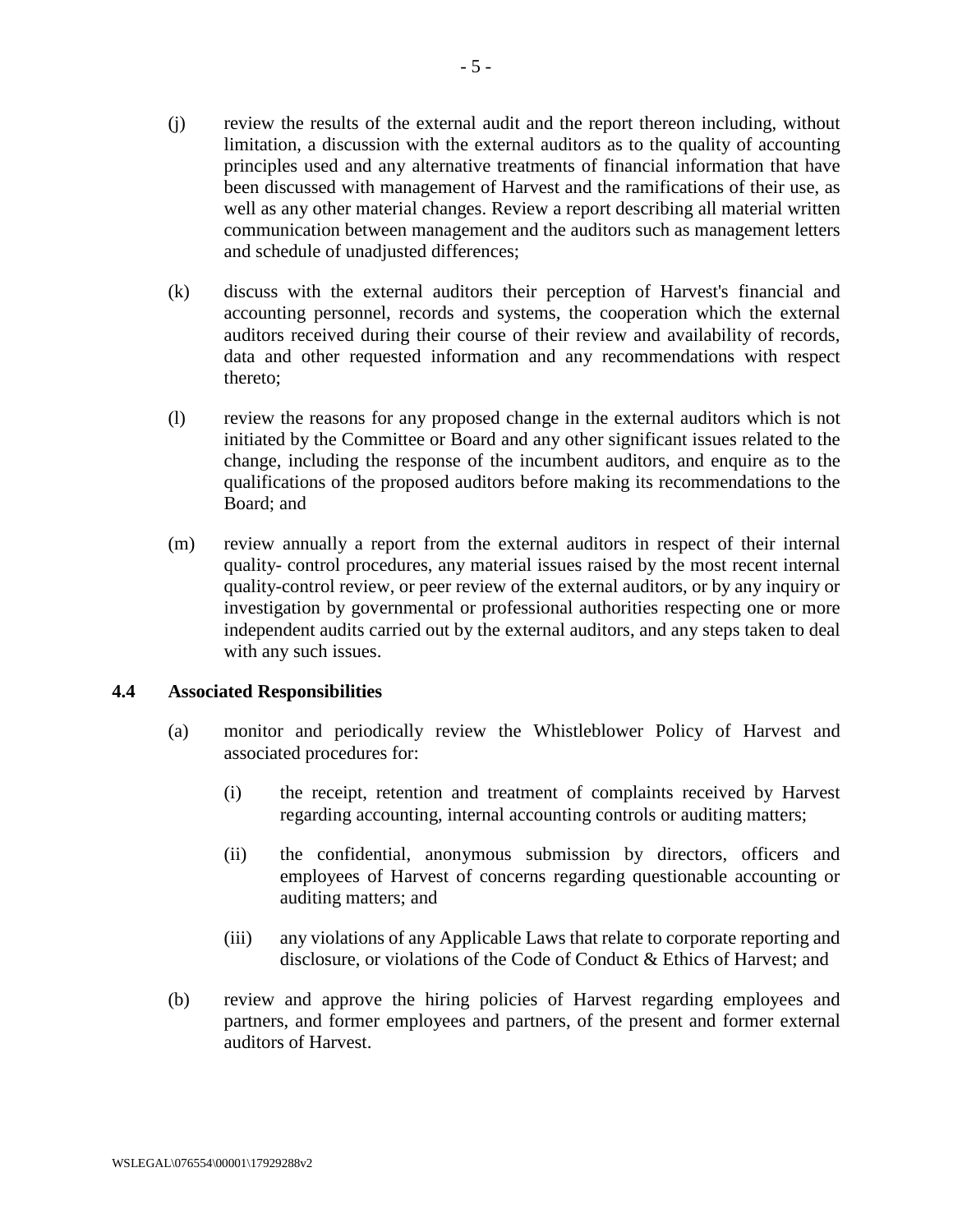#### **4.5 Non-Audit Services**

Pre-approve all non-audit services to be provided to Harvest or any subsidiary entities by its external auditors or by the external auditors of such subsidiary entities. The Committee may delegate to one or more of its members the authority to pre-approve non-audit services but preapproval by such Member or Members so delegated shall be presented to the Committee at its first scheduled meeting following such pre-approval.

#### **4.6 Oversight Function**

While the Committee has the responsibilities and powers set forth in this Charter, it is not the duty of the Committee to plan or conduct audits or to determine that Harvest's financial statements are complete and accurate or are in accordance with Canadian GAAP and applicable rules and regulations. These are the responsibilities of the management and the external auditors of Harvest. The Committee, the Chairman and any Members identified as having accounting or related financial expertise are directors of Harvest, appointed to the Committee to provide broad oversight of the financial, risk and control related activities of Harvest, and are specifically not accountable or responsible for the day to day operation or performance of such activities. Although the designation of a Member as having accounting or related financial expertise for disclosure purposes is based on that individual's education and experience, which that individual will bring to bear in carrying out his or her duties on the Committee, such designation does not impose on such person any duties, obligations or liability that are greater than the duties, obligations and liability imposed on such person as a member of the Committee and Board in the absence of such designation. Rather, the role of a Member who is identified as having accounting or related financial expertise, like the role of all Members, is to oversee the process, not to certify or guarantee the internal or external audit of Harvest's financial information or public disclosure.

# **5.0 REPORTING**

The Committee shall provide the Board with a summary of all actions taken at each Committee meeting or by written resolution. The Committee will annually review and approve the Committee's report for inclusion in the management proxy circular. The Secretary will circulate the minutes of each meeting of the Committee and each written resolution passed by the Committee to the Board. The Committee shall produce and provide the Board with all reports or other information required to be prepared under Applicable Laws.

# **6.0 ACCESS TO INFORMATION AND AUTHORITY**

The Committee will be granted unrestricted access to all information regarding Harvest and all directors, officers and employees will be directed to cooperate as requested by Members. The Committee has the authority to retain, at Harvest's expense, outside legal, financial and other advisors, consultants and experts, to assist the Committee in fulfilling its duties and responsibilities. The Committee also has the authority to communicate directly with external and, if applicable, internal auditors of Harvest.